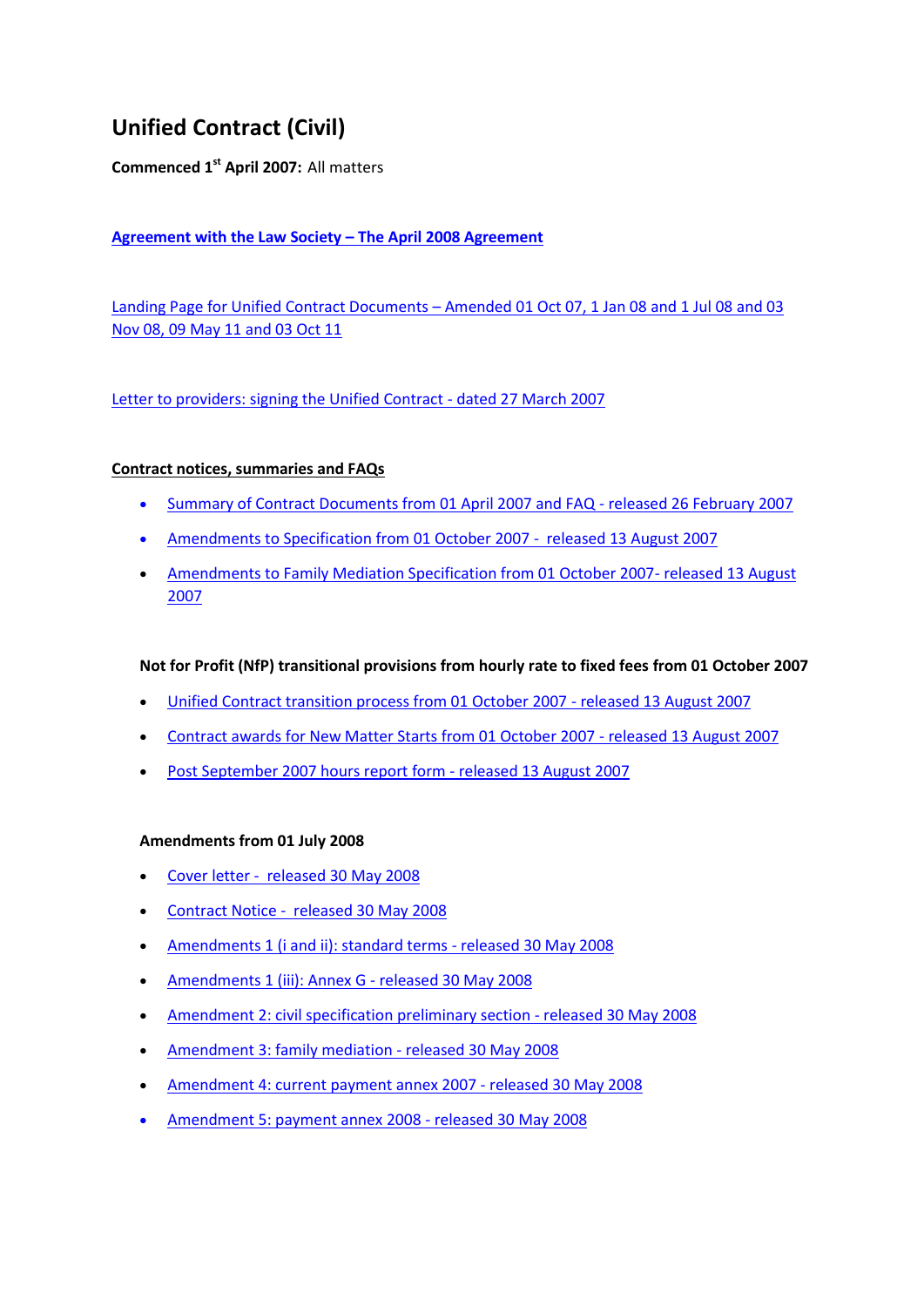#### **Amendments for Mental Health from 03 November 2008**

- [Notice of amendments \(Mental Health\) from 03 November 2008](http://webarchive.nationalarchives.gov.uk/20081007152627/http:/www.legalservices.gov.uk/docs/civil_contracting/MentalHealthAmendments.pdf)  released 02 October 2008
- [Notice of amendments \(Mental Health\) Amendments from 03 November 2008 tracked](http://webarchive.nationalarchives.gov.uk/20121207075251/http:/www.legalservices.gov.uk/081009Contract_NoticeMentalHealthAmendments_changes.pdf)  changes - [released 09 October 2008](http://webarchive.nationalarchives.gov.uk/20121207075251/http:/www.legalservices.gov.uk/081009Contract_NoticeMentalHealthAmendments_changes.pdf)

### **Amendments for Immigration from 15 February 2010**

[Notice of amendments \(Immigration\) from 15 February 2010](http://webarchive.nationalarchives.gov.uk/20101014002335/http:/www.legalservices.gov.uk/docs/consultations/FinalJan2010noticeofamendmenttoSection11ImmigrationSpecification_1.pdf) – released 28 January 2010

#### **Extension to 13 October 2010**

- Cover letter [released 23 December 2009](http://webarchive.nationalarchives.gov.uk/20110204173149/http:/www.legalservices.gov.uk/docs/civil_contracting/civil_notice_cover_letter_final231209.pdf)
- [Notice of extension to 13 October 2010 -](http://webarchive.nationalarchives.gov.uk/20110204173149/http:/www.legalservices.gov.uk/docs/civil_contracting/civil_contract_notice_final_231209.pdf) released 23 December 2009

#### **Extension to 14 November 2010**

- [Notice of extension to 14 November 2010 released 13 September 2010](http://webarchive.nationalarchives.gov.uk/20101014002335/http:/www.legalservices.gov.uk/docs/civil_contracting/Notice_of_contract_amendment_13_Sept_2010.pdf)
- [Guidance on extension to 14 November 2010 -](http://webarchive.nationalarchives.gov.uk/20101014002335/http:/www.legalservices.gov.uk/docs/civil_contracting/Unified_Contract_Extension_Guidance_Final_Oct0410ext.pdf) released 04 October 2010

#### **Extension for Family and Family with Housing to 14 December 2010**

- [Notice of amendment \(Family\) -](http://webarchive.nationalarchives.gov.uk/20101014002335/http:/www.legalservices.gov.uk/docs/civil_contracting/NOTICE_OF_CONTRACT_AMENDMENT_family.pdf) released 13 October 2010
- [Notice of amendment \(Family and Housing\) -](http://webarchive.nationalarchives.gov.uk/20101014002335/http:/www.legalservices.gov.uk/docs/civil_contracting/NOTICE_OF_CONTRACT_AMENDMENT_family_housing.pdf) released 13 October 2010

#### **Extension of Family and Family with Housing to 30 November 2011**

- [Notice of extension \(Family\) -](http://webarchive.nationalarchives.gov.uk/20110204171527/http:/www.legalservices.gov.uk/docs/civil_contracting/NOTICE_OF_CONTRACT_extension_family_12Nov.pdf) released 12 November 2010
- [Notice of extension \(Family and Housing\) -](http://webarchive.nationalarchives.gov.uk/20110204171527/http:/www.legalservices.gov.uk/docs/civil_contracting/NOTICE_OF_CONTRACT_extension_family_housing_12Nov.pdf) released 12 November 2010
- [FAQ on extension of Family and Family and Housing to 30 November 2011 released](http://webarchive.nationalarchives.gov.uk/20110204173149/http:/www.legalservices.gov.uk/docs/civil_contracting/FAQ_for_extension_of_family_contracts_final.pdf)  [November 2010](http://webarchive.nationalarchives.gov.uk/20110204173149/http:/www.legalservices.gov.uk/docs/civil_contracting/FAQ_for_extension_of_family_contracts_final.pdf)
- [Update on New Schedules \(Family and Family with Housing\) 15 January to 30 November](http://webarchive.nationalarchives.gov.uk/20110204171527/http:/www.legalservices.gov.uk/docs/civil_contracting/Unified_Contract_Schedules_External_Update_Jan_2011_Final.pdf)  [2011 - released January 2011](http://webarchive.nationalarchives.gov.uk/20110204171527/http:/www.legalservices.gov.uk/docs/civil_contracting/Unified_Contract_Schedules_External_Update_Jan_2011_Final.pdf)

#### **Amendments from 09 May 2011 (FAS, PFLRS and revised CPGFS)**

[Notice of amendments: Phase 2 Family Fees -](http://webarchive.nationalarchives.gov.uk/20110602065355/http:/www.legalservices.gov.uk/docs/main/Notice_of_Unified_Contract_Amendments_Phase2_-_Apr_2011.pdf) released 08 April 2011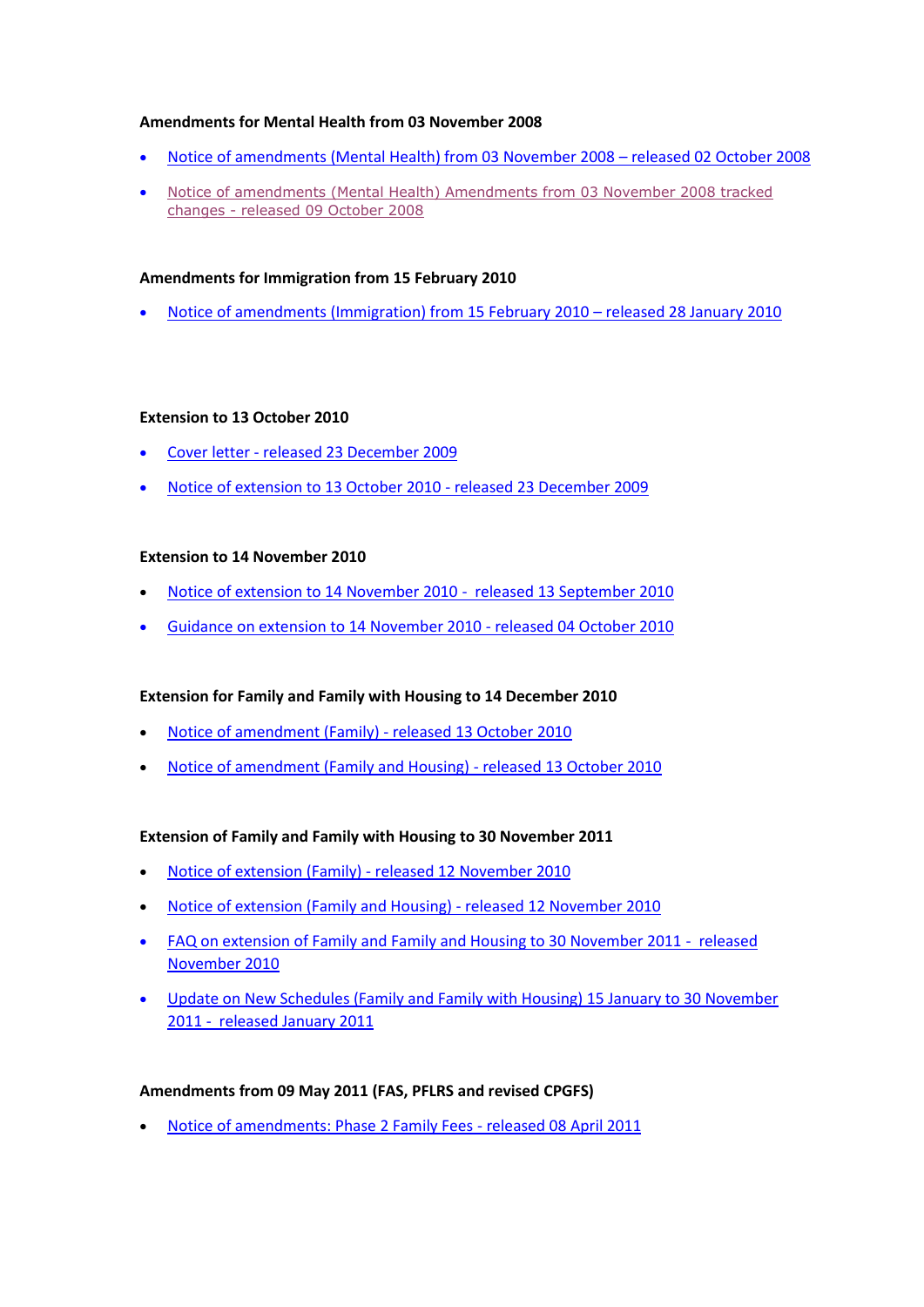**Amendments from 03 October 2011 and 01 February 2012 and extension of Family and Family with Housing to 31 January 2012**

- [Notice of extension \(Family and Housing\) -](http://webarchive.nationalarchives.gov.uk/20111209151531/http:/www.legalservices.gov.uk/docs/civil_contracting/Family_and_Housing_Extension_Oct_11_(99_kb).pdf) released 21 October 2011
- [Notice extension \(Family\) -](http://webarchive.nationalarchives.gov.uk/20111209151531/http:/www.legalservices.gov.uk/docs/civil_contracting/Notice_of_extersion_Oct_11_(98_kb).pdf) released 21 October 2011
- [Notice of amendments from 03 October 2011 -](http://webarchive.nationalarchives.gov.uk/20111209151531/http:/www.legalservices.gov.uk/docs/civil_contracting/Unified_Contract_variation_notice_October_2011.pdf) released 01 September 2011

## **Standard terms**

- [Unified Contract: Standard Terms from 01 April 2007 released February 2007](http://webarchive.nationalarchives.gov.uk/20080727012213/http:/www.legalservices.gov.uk/docs/civil_contracting/unified_contract_standard_terms.pdf)
- [Unified Contract: Annexes to Standard Terms from 01 April 2007 -](http://webarchive.nationalarchives.gov.uk/20080727012213/http:/www.legalservices.gov.uk/docs/civil_contracting/unified_contract_annexes_to_standard_terms.pdf) released February 2007
- [Unified Contract: Standard Terms from 01 July 2008](http://webarchive.nationalarchives.gov.uk/20081007152627/http:/www.legalservices.gov.uk/docs/civil_contracting/080701StandardTerms.pdf)
- [Unified Contract: Annexes to Standard Terms 01 July 2008](http://webarchive.nationalarchives.gov.uk/20081007152627/http:/www.legalservices.gov.uk/docs/civil_contracting/080701StandardTermsAnnexes.pdf)

## **General Specification**

- Sections 1- [9: General provisions from 01 January 2008](http://webarchive.nationalarchives.gov.uk/20080727012213/http:/www.legalservices.gov.uk/docs/civil_contracting/Civil_Specification_General_Provisions_130208.pdf)
- Sections 1- [9: General provisions from 01 July 2008 \(\[sic\] 01 January 2008\)](http://webarchive.nationalarchives.gov.uk/20081007152627/http:/www.legalservices.gov.uk/docs/civil_contracting/080701CivilSpecificationGeneralProvisions.pdf)
- Sections 1- [9: General provisions from 03 November 2008](http://webarchive.nationalarchives.gov.uk/20090216002514/http:/www.legalservices.gov.uk/docs/civil_contracting/081103CivilSpecificationGeneralProvisionsNov08.pdf)
- Sections 1-[9: General provisions from 03 October 2011](http://webarchive.nationalarchives.gov.uk/20111209151531/http:/www.legalservices.gov.uk/docs/criminal_contracting/Unified_Contract_Specification_October_2011.pdf)

# **Category Specific Specifications**

- [Section 10: Family from 01 October 2007-](http://webarchive.nationalarchives.gov.uk/20080727012213/http:/www.legalservices.gov.uk/docs/civil_contracting/070813_Civil_Specification_Section_10_FamilySpecification.pdf) released 07 August 2007
- [Section 10: Family from 01 July 2008](http://webarchive.nationalarchives.gov.uk/20081007152627/http:/www.legalservices.gov.uk/docs/civil_contracting/080701FamilySpecification(071001).pdf)
- [Section 10: Family from 09 May 2011 -](http://webarchive.nationalarchives.gov.uk/20110602065355/http:/www.legalservices.gov.uk/docs/main/Section_10_Amended_Family_Specification_-_Apr_2011.pdf) released 08 April 2011
- [Section 11: Immigration from 01 October 2007 -](http://webarchive.nationalarchives.gov.uk/20080727012213/http:/www.legalservices.gov.uk/docs/civil_contracting/070813_Civil_Specification_Section_11_ImmigrationSpecification.pdf) released 07 August 2007
- [Section 11: Immigration from 01 July 2008](http://webarchive.nationalarchives.gov.uk/20081007152627/http:/www.legalservices.gov.uk/docs/civil_contracting/080701ImmigrationSpecification(071001).pdf)
- [Section 11 Immigration from 15 February 2010 -](http://webarchive.nationalarchives.gov.uk/20101014002335/http:/www.legalservices.gov.uk/docs/consultations/Section11ImmigrationSpecification(effective15Feb2010)-April10_1.pdf) released April 10
- [Section 12: Mental Health from 01 January 2008 -](http://webarchive.nationalarchives.gov.uk/20080727012213/http:/www.legalservices.gov.uk/docs/cls_main/MHSpecFINALVersionforWebsite7Nov07_.pdf) released November 2007
- [Section 12: Mental Health from 01 July 2008](http://webarchive.nationalarchives.gov.uk/20081007152627/http:/www.legalservices.gov.uk/docs/cls_main/080701MentalHealth(080101).pdf)
- [Section 12: Mental Health Specification from 03 November 2008](http://webarchive.nationalarchives.gov.uk/20090216002514/http:/www.legalservices.gov.uk/docs/cls_main/081103Section12MentalHealthSpecificationNov08.pdf)